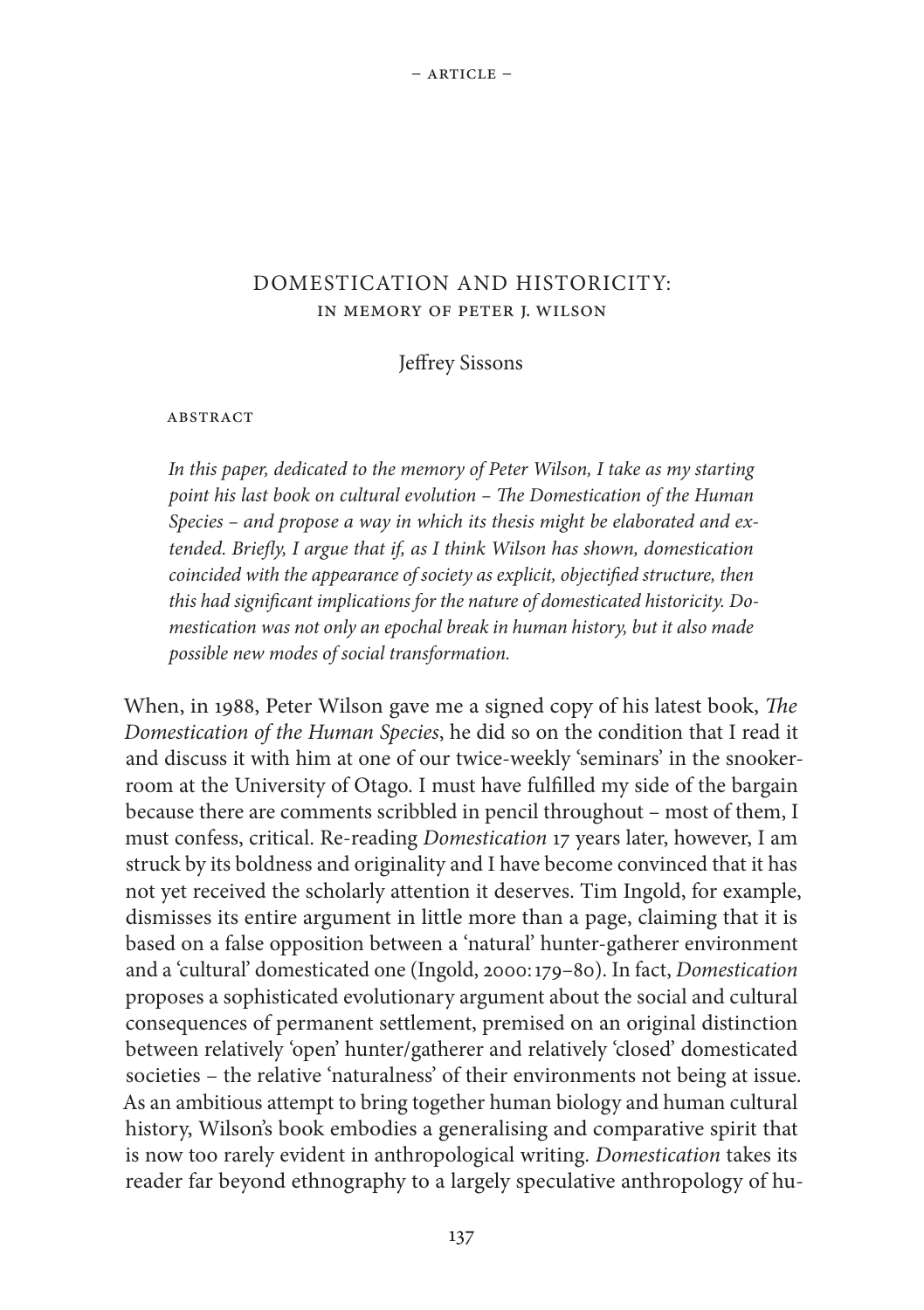man history that, nonetheless, remains true to the most fundamental objective of anthropology – the production of new generalisations about society and culture.

I say 'production' rather than 'discovery' and 'generalisations' rather than 'universals' because, unlike Maurice Bloch, who has also recently bemoaned the current dearth of anthropological generalising, I do not view our project as a positivist one (Bloch, 2005). Bloch argues that the current problem can be attributed to cognitive (as distinct from moral) relativism which is fundamentally antithetical to generalisation. According to Bloch, generalisations are, from the perspective of cognitive relativism, 'felt to be nothing but mere products of the particular cultural configuration of the ethnographer' which in turn leads to the view that 'anthropology as a generalising science about human beings is a mere illusion of particular cultures' (Bloch, 2006:12). Bloch insists that anthropologists must recognise that their ultimate aim is the study of human nature, not least because answers to questions about human nature (however provisional they may be) are of most interest to our informants and our colleagues in other disciplines.

But if you believe, as I do, that human nature is inherently social and the result of historical processes then there can only be generalisations about a socially and historically situated human nature. One of the great strengths of *Domestication* is that it links generalisations about human biology, especially the importance of vision to primate sociality, with generalisations about human history. More than this, I propose that Wilson's argument lays the foundations for an anthropology of historicity that begins with the insight that domestication was not only an epochal break in human history, but that it also made possible new modes of social transformation.

Wilson argues in *Domestication* that the most profound cultural changes associated with the adoption of permanent settlements were those that arose directly and indirectly from the creation of neighbourliness. Relationships between neighbours became mediated by architecture and fixed settlement patterns, a mediation that radically altered the possibilities for, as well as barriers to, human sociality. I extend this argument here by suggesting that domestication also radically altered the possibilities for, and barriers to, social transformation in that subsequent human history would now entail multiple re-domestications.

Could it be that since initial domestication all radical social change has required re-domestication? The massive changes in settlement patterns that have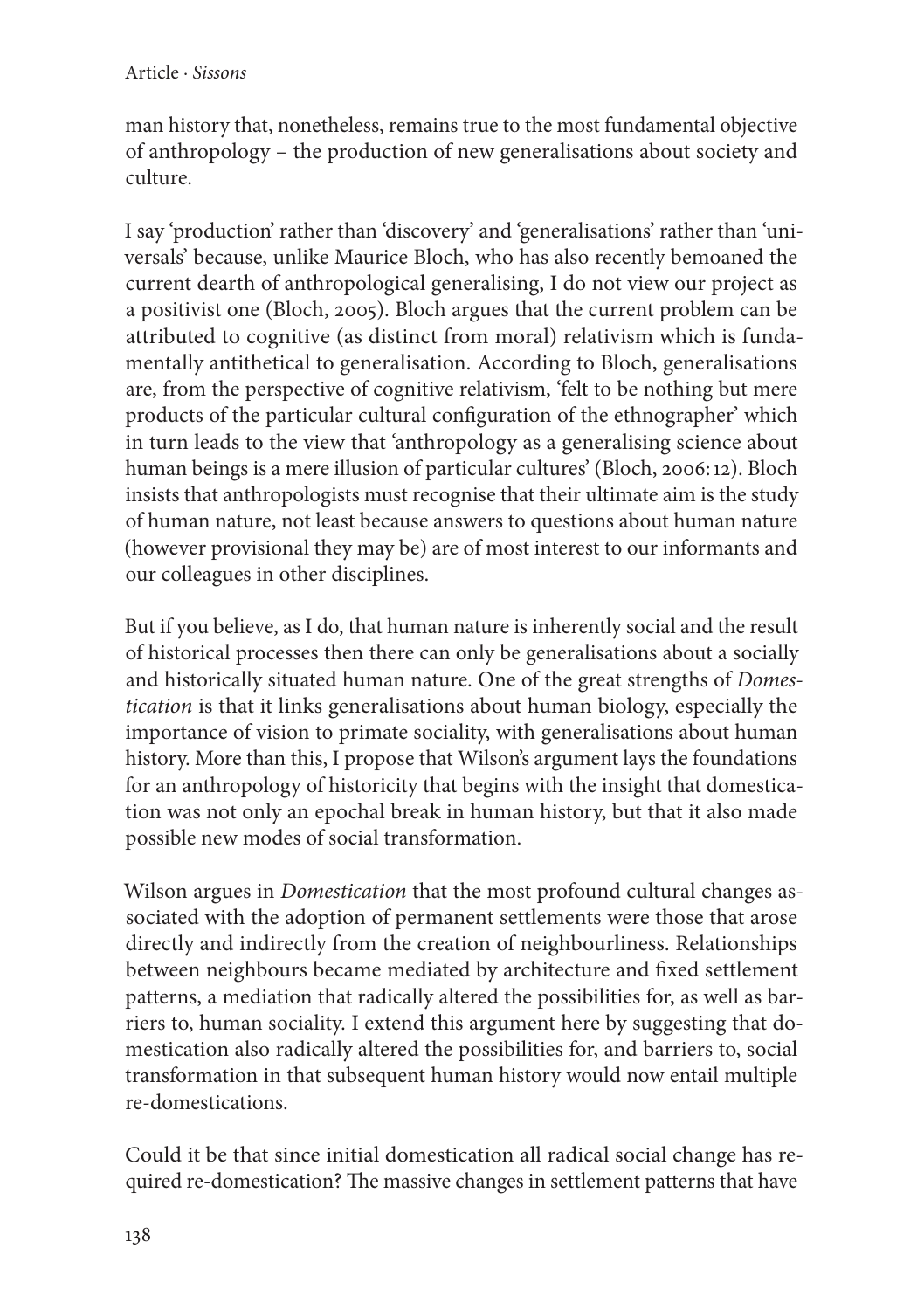accompanied such radical social transformations as industrial class formation in Western Europe, European colonialism, Soviet Communism, Khmer rule in Cambodia and colonial and neo-colonial resettlement programmes for nomadic and forest-dwelling peoples all suggest that the idea is not that farfetched. The most dramatic and morally outrageous re-domestications have entailed the use of force and have even involved genocide in order to bring about resettlement. But there have been many other re-domestications, equally dramatic if more morally defensible, where people have voluntarily resettled themselves in pursuit of re-imagined futures. Examples include the creation of bourgeois suburbs in England (Fishman, 1987), the building of millennial communities under the guidance of prophets and the formation of Christian settlements in the Pacific. I will discuss examples of the latter forms of voluntary resettlement below but firstly, let me briefly highlight and expand upon what I take to be the main points of Wilson's original argument.

### DOMESTICATION

For Wilson, domestication involved the human adoption of a built environment, central to which was the house. Domesticated people are essentially village people whose lives are organised in terms of neighbourliness and neighbourhood. As such, they are distinct from hunter/gatherers, for whom social relations are not grounded in the spatial relationships between dwellings. With domestication, social structure assumed an external, objectified form through settlement pattern and architecture. Whereas in hunter/gatherer societies the sense of structure was (and is) 'tacit, subjective, personal and focussed', in domesticated societies, structure is explicit, embodied, objective and externally bounded (Wilson, 1988: 77–78). Classic anthropological accounts of such objectification through architecture are the Kabyle house described by Bourdieu (Bourdieu, 1977) and the Atoni house described by Cunningham (1973). In both cases, house-forms materialise social structures in relation to totalising, 'closed' cosmologies, in terms of which everyday social relations are organised (see also Waterson, 1997).

One of the most striking anthropological examples of the organising force of settlement and neighbourliness is the pre-missionary Bororo village, described by Lévi-Strauss in his *Structural Anthropology* and *Triste Tropiques*. At the centre of a circle of dwellings was the men's house, a home for unmarried men and a meeting place for married men. Men moved frequently between this house and their dwellings along pathways that Levi-Strauss likened to the spokes of a cartwheel (1973: 220). He continued: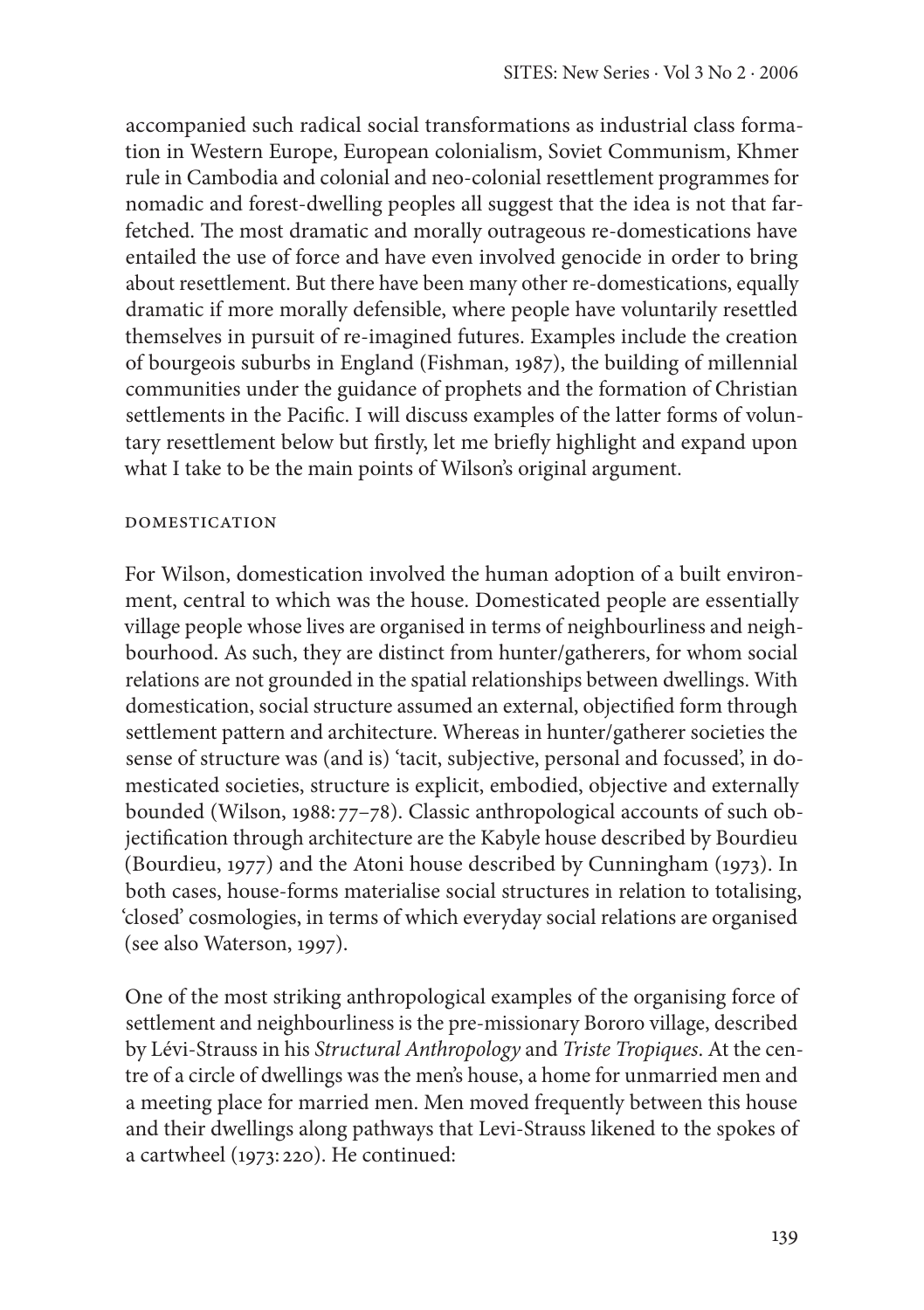Bororo society offers a lesson to the student of human nature. If he listens to his native informants they will describe for him, as they did for me, this ballet in which two village moieties strive to live and breathe each through and for the other; exchanging women, possessions and services in fervent reciprocity; intermarrying their children, burying each other's dead, each providing the other with a guarantee that life is eternal, the world full of help and society just. To provide evidence of these truths and to foster these beliefs, their wise men have worked out an impressive cosmology and embodied it in the plan of the villages and layout of the dwellings (1973: 245).

For the Bororo, their social structure was so firmly grounded in this settlement plan that when, at the insistence of Salesian Missionaries, they rebuilt their villages as parallel rows of houses people lost interest in maintaining many traditional practices:

It was as if their social and religious systems … were too complex to exist without the pattern which was embodied in the plan of the village and of which their awareness was constantly being refreshed by their everyday activities (1973: 221).

If Levi-Strauss sounds like Bourdieu in the above passage he is also already going beyond him in suggesting that when people transform the material structures through which their social relations are objectified, what Bourdieu would later call 'habitus' comes into contradiction with constructed habitat, producing a physical sense of disorientation.

Wilson links human biology with human history by arguing that the construction of domestic walls dividing public and private had significant consequences for human motivation – on the one hand, the motivation to exploit the possibilities for displays of hospitality and power and on the other by creating opportunities for the concealment of personal actions.

Large-scale feasts and exchanges in domesticated societies are highly visible exchanges of labour for prestige or respect. As Wilson writes:

The objects that change hands are mere indicators of the real 'goods' – labour, effort, ingenuity, talent and skill. And these are exchanged for commensurate goods – prestige, reputation, esteem, rank and so on (1988: 81).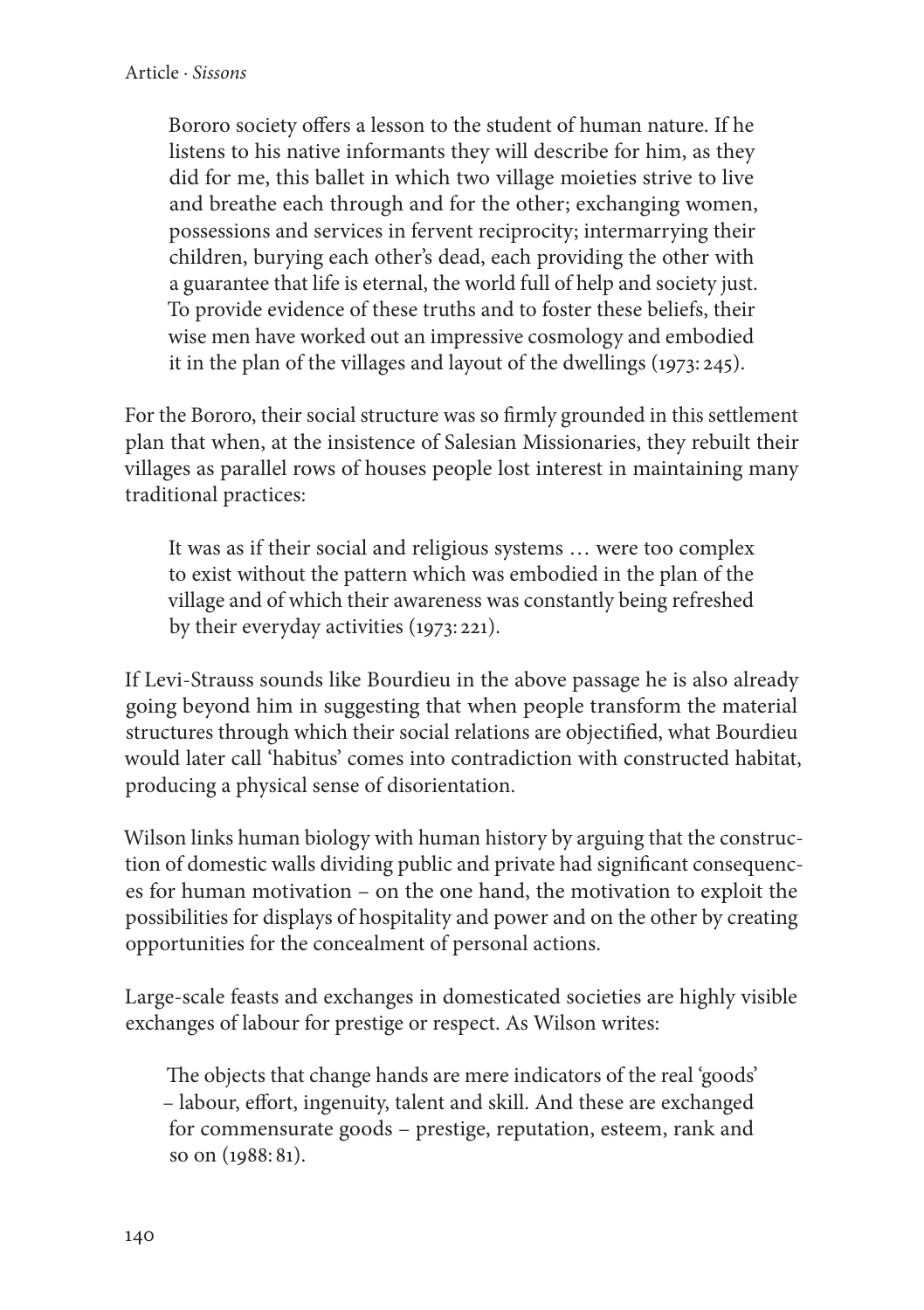Domesticated economies are, therefore, founded on highly visible expressions of hospitality; exchange partners are guests who, in return for a visual feast of impressive skill and talent, grant or confer reputation and esteem. Going characteristically out on a limb, Wilson suggests that production in domesticated societies is aesthetically motivated and that beauty, especially visual beauty, is the 'added value' put into feasts and displays (1988:114).

Wilson argues that in domesticated societies houses and graves become the technical and symbolic stimuli for an expansion of social power, which Wilson defines as 'the production of intended effects'. Expansion of the house into the palace and the small grave into the elaborate tomb involved a movement towards a 'surreality' of power, made visibly manifest in structures of permanence and perfection. Grand public structures built with organised labour under the direction of leaders visually testify to and legitimise 'the right of some people to be empowered by others so that they may assume all power, divine power' (1988:135).

The dark side of this new domestic visibility is the hidden force of witchcraft – something most often directed against neighbours. Neighbours in domesticated societies are visibly linked by mutual obligation – hospitality, co-operation, lending – and yet they are also separated and partially hidden from each other by walls. Domestication therefore created suspicious neighbours. Wilson writes:

Neighbours, just by being themselves, seem to have an effect on one another, and when the effect is felt, when someone's emotions are triggered into suspicion, envy or frustration, they feel as if a hidden power is at work on them and in them (1988:141).

While Wilson shares with Bourdieu and Levi-Strauss an interest in the ways that material forms participate in the reproduction of social practice and serve as technologies for thought, I suggest that the great advance in his argument is that it is premised on the historically transformative, as opposed to the reproductive, qualities of space and material forms. In the remainder of this article I want to build on Wilson's argument by proposing that domestication not only established the foundations for a new form of sociality but that it also created the possibility for a radically new historicity. Wilson does not make this point explicitly, but it is anticipated in his discussion of the historical emergence of the 'surrealities' of power founded on the developments of house into palace and grave into tomb. Wilson's argument implicitly recognises that, after domestication, the expansion and transformation of power through architecture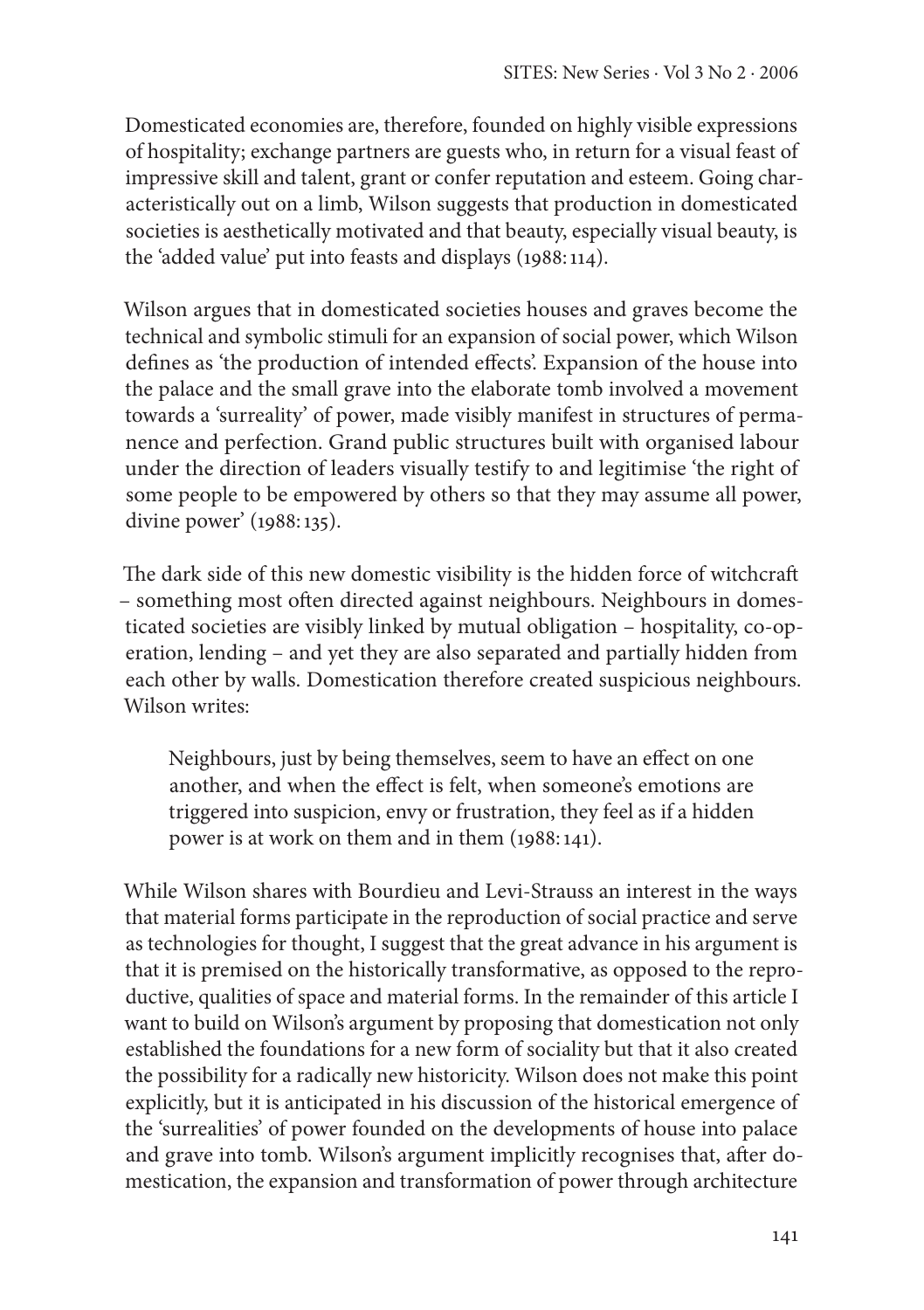and monuments altered the nature of historical change.

# RE-DOMESTICATION AND HISTORICITY

If, as Wilson argues, domestication produced a more objectified, externalised, visible social structure then it also created the possibilities for this society and power to be transformed in more conscious, deliberate ways. With domestication it became possible to envisage – and to literally have visions of – new forms of neighbourliness and new forms of distinction through social separation. Indeed, as I have already suggested, after domestication radical social transformations have probably always entailed forms of re-domestication impelled by visions of a new social order. Because re-domestication always entails new ways of being together and of being apart, domestication establishes the possibility of utopianism – the deliberate building of new ideal communities and societies based on ideas of a new humanity, a new human nature through resettlement. Such utopian efforts are often connected with messianic visions and desires. Let me briefly expand upon this point with two striking examples from my own research: the building of a 'city of God' by the Tuhoe prophet, Rua Kenana (Sissons, 1991) and the creation of a united Christian settlement in 1820s Rarotonga (Sissons, 2007).

Rua Kenana was a Maori visionary living in the Urewera district of the North Island of New Zealand at the turn of the twentieth century. According to accounts by Rua's followers, an angel revealed to their leader an enormous diamond hidden by his predecessor, Te Kooti, on the top of Maungapohatu, the sacred mountain of Rua's tribe, the Tuhoe. In 1907, Rua called upon his followers to leave their homes in the valleys and move inland to Maungapohatu where they were to build a city of God and await the expected millennium. The 700 people who joined Rua at Maungapohatu called themselves Iharaira (Israelites) and their city of God also had Biblical precedents. In the centre of the settlement they built a large, round, two-storied courthouse named Hiona (Zion), modelled on a temple built by Solomon of the Old Testament. Hiona stood within a sacred (*tapu*) enclosure that also contained the houses of Rua and his wives, while most of the Iharaira dwellings stood outside, beyond the palings of the enclosure fence.

Physically separated from the rest of New Zealand in the middle of the rugged Urewera ranges, this new city of God materialised a new social order centred on a prophet, his laws and ultimately the will of God. It involved a re-domestication with a new sense of neighbourliness among Iharaira, formerly separated by ancestry and land-rights, and a new physical separation between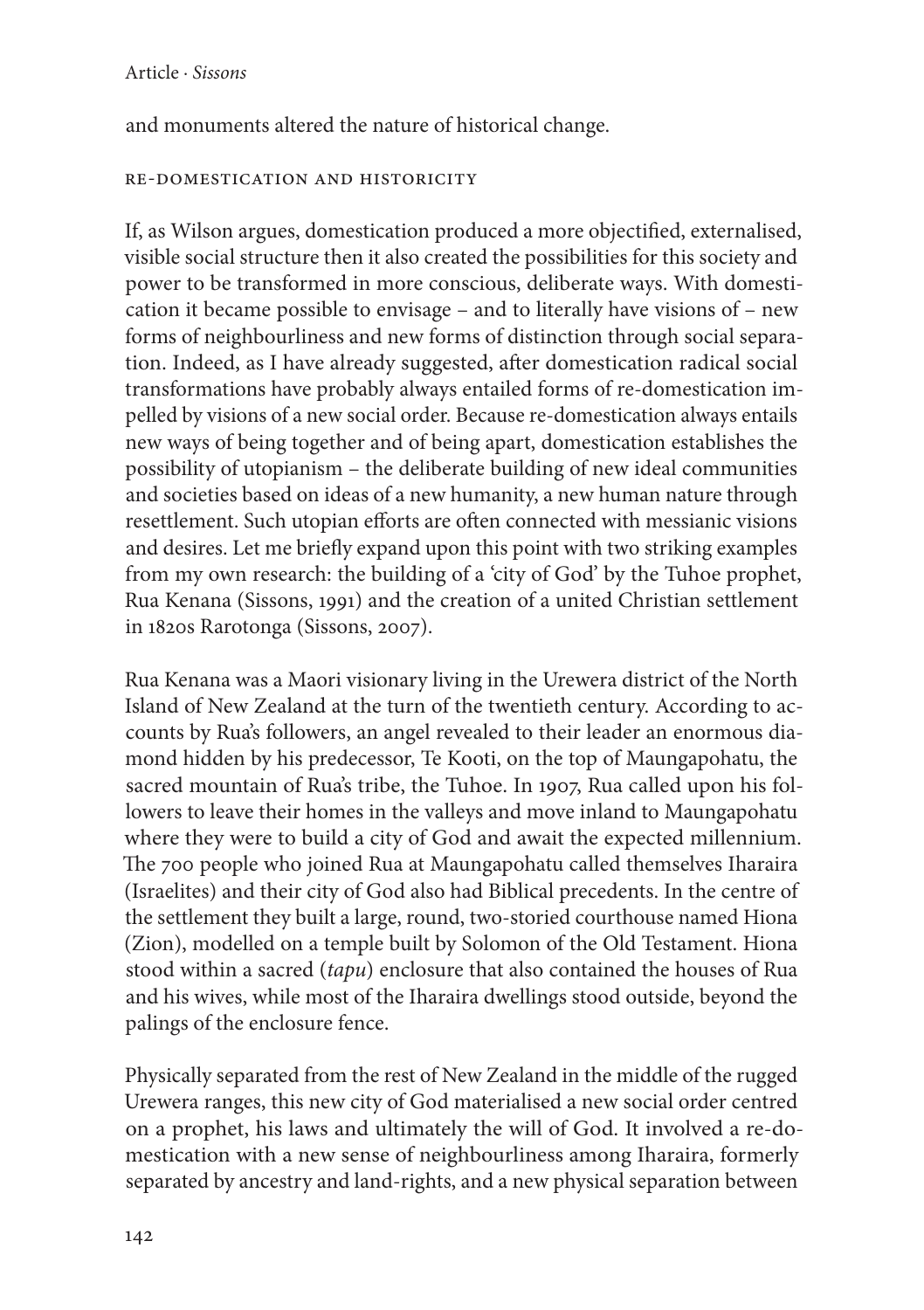the prophet and his followers. This re-domestication was a precondition for a new sense of being human. Ancestry and its associations with land and chiefly power (*mana*) would no longer be the foundation of personhood and community. Instead, people were to be members of a single, Biblically sanctioned community living according to the Word of God as communicated by Rua. Rua is said to have communed with God while standing on a platform that extended outwards from the side of the second story of Hiona (Sissons, 1991:184–200; Binney et.al., 1979: 45–61).

The beginnings of Christianity in Rarotonga, Cook Islands, also, I would argue, involved a radical re-domestication entailing new visions of humanity. When, in 1823, the London Missionary Society missionary, John Williams, left a Tahitian convert, Papeiha, on Rarotonga he could hardly have dreamed of consequences more dramatic. Within six months, the three district chiefs (*ariki*) of Rarotonga had burned all of their god-houses (*'are atua*), destroyed their ritual enclosures (*marae*) and, with around 3000 of their people, had begun to construct a new settlement at Avarua, the site of the present capital of the Cook Islands. At the centre of this new settlement was to be an enormous church, originally intended to be 600 feet in length, larger than Winchester Cathedral in England and thus able to accommodate the entire Christian population of the Island. In the end, the building was only 250 feet in length, but still huge by Rarotongan standards – even by world standards of the time.

The church and settlement materialised a new social order centred on the three district chiefs and their privileged relationship to a Christian God – albeit one that was mediated by their new Tahitian priest (*ta'unga*), Papeiha. While previously the Rarotongan people had lived in three districts (*vaka*/canoes), each sub-divided into sub-districts under the day-to-day leadership of local chiefs (*mata'iapo*), now, approximately half the population had thrown in their lot with their *ariki* and Papeiha. Many *mata'iapo* considered that this amounted to a form of disempowerment – *ariki* had, up until then, been viewed as firsts among equals, but now they sought to position themselves at the ritual and political centre of a new social order that had no legitimate place for *mata'iapo*, their priests and their pre-Chrisitan gods. A violent conflict between *ariki* and a significant group of local chiefs ensued, the latter basing their resistance movement in inland settlements where their ritual enclosures were defended against Christian iconoclasts. On the coast, *ariki* and their people built new houses for themselves near the church. In what amounted to a mass re-domestication, a conflict between two visions of Rarotongan society, one utopian the other conservative, was given dramatic spatial and architectural form (Sissons, 2007).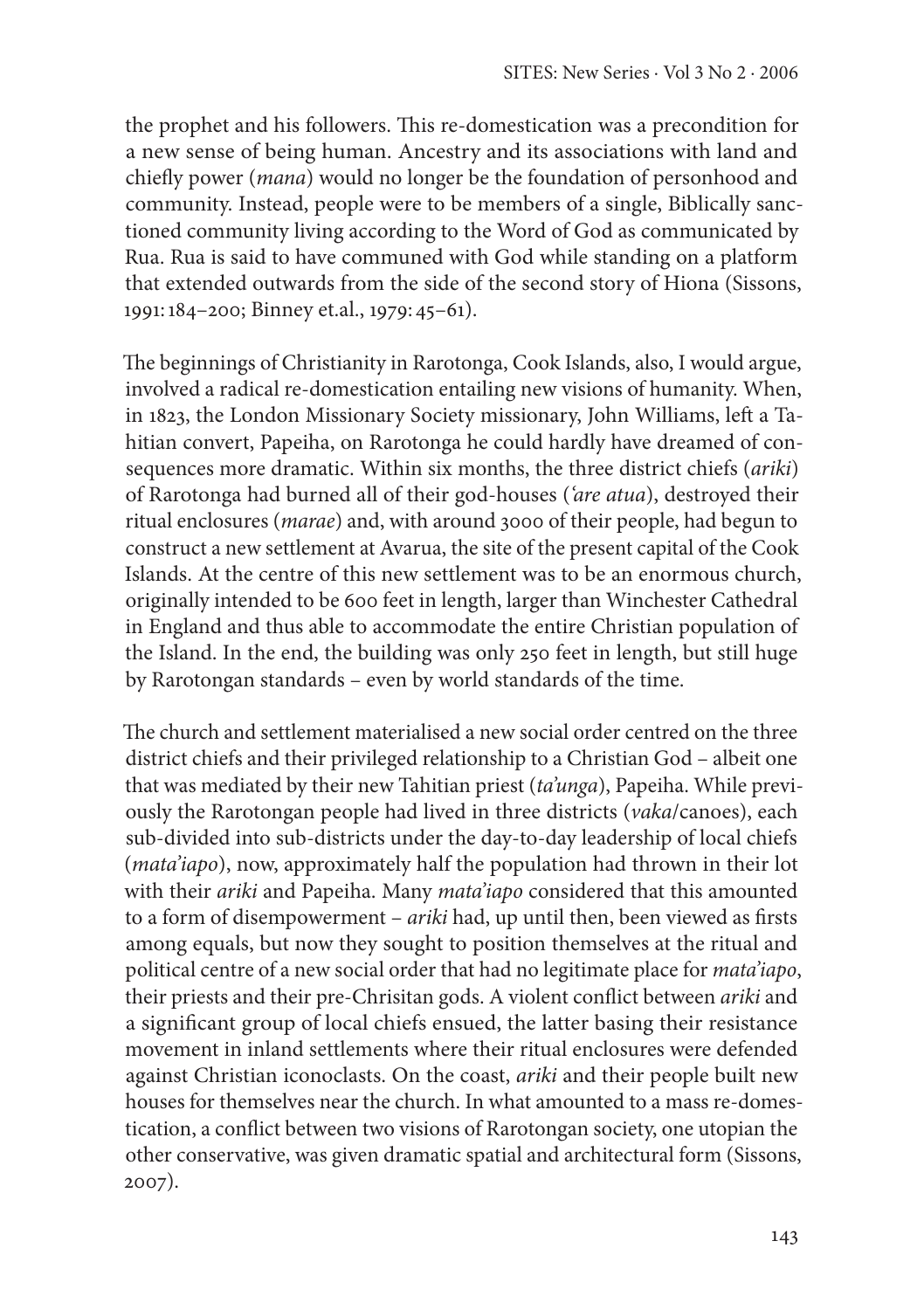## Article · *Sissons*

Wilson's argument that domestication creates the conditions for an emergent surreality of power is clearly evident in the construction of Hiona by Rua's people and of the church built by Rarotongans at the request of their *ariki .* But it is equally clear that in both cases the leaders' dramatically new architectural statements assumed significance in terms of a wider process of re-domestication that Wilson left unexamined. These re-domestications were motivated by visions of radically new social relations between leaders and people and between the people themselves. These also involved new understandings of human nature. The realisation of these visions and understandings required new architectural forms and new patterns of settlement.

But re-domestication implies more than re-settlement. If, as Wilson insisted, domestication entailed a heightened social visibility manifested in public display and feasting, re-domestication is also a transformation of this social visibility as new social structures are objectified and externalised. When the Iharaira left their clean and regularly inspected houses and walked in their clean clothes into the sacred enclosure in order to pray to God and be with Rua, a new form of community and a new personal identity were displayed. Similarly, when Rarotongans, dressed in new clothes, assembled in their new church a different society was enacted in the presence of their *ariki.*

It is also likely that the re-domestications of the Iharaira and the Rarotongan Christians sought to transform the darker side of social life, creating conditions in which sorcery – *makutu* in New Zealand*, purepure* in Rarotonga – could no longer flourish. Increased sickness, in the case of the Iharaira, and sickness in the aftermath of violent conflict between people of different districts in Rarotonga, had been attributed by some to sorcery. The creation of new forms of neighbourliness would, it was believed, help heal social divisions and their evil consequences.

I have discussed the re-domestications of the Iharaira and the Rarotongan Christians in order to make a general anthropological point: domestication created the possibility for radical social change through the process of resettlement. 'Millennial' and 'missionary' re-domestications represent extreme cases of intentional social transformation impelled by new visions of societies both lived and objectified. However, I also want to suggest that in domesticated societies, as opposed to hunter/gathering societies, resettlement always involves deliberate social transformation impelled by a vision, religious or otherwise, of a possible new social order. If Wilson is correct, this form of consciously directed social transformation is only possible after domestication. In other words, relatively open, hunter/gatherer and relatively closed, domesticated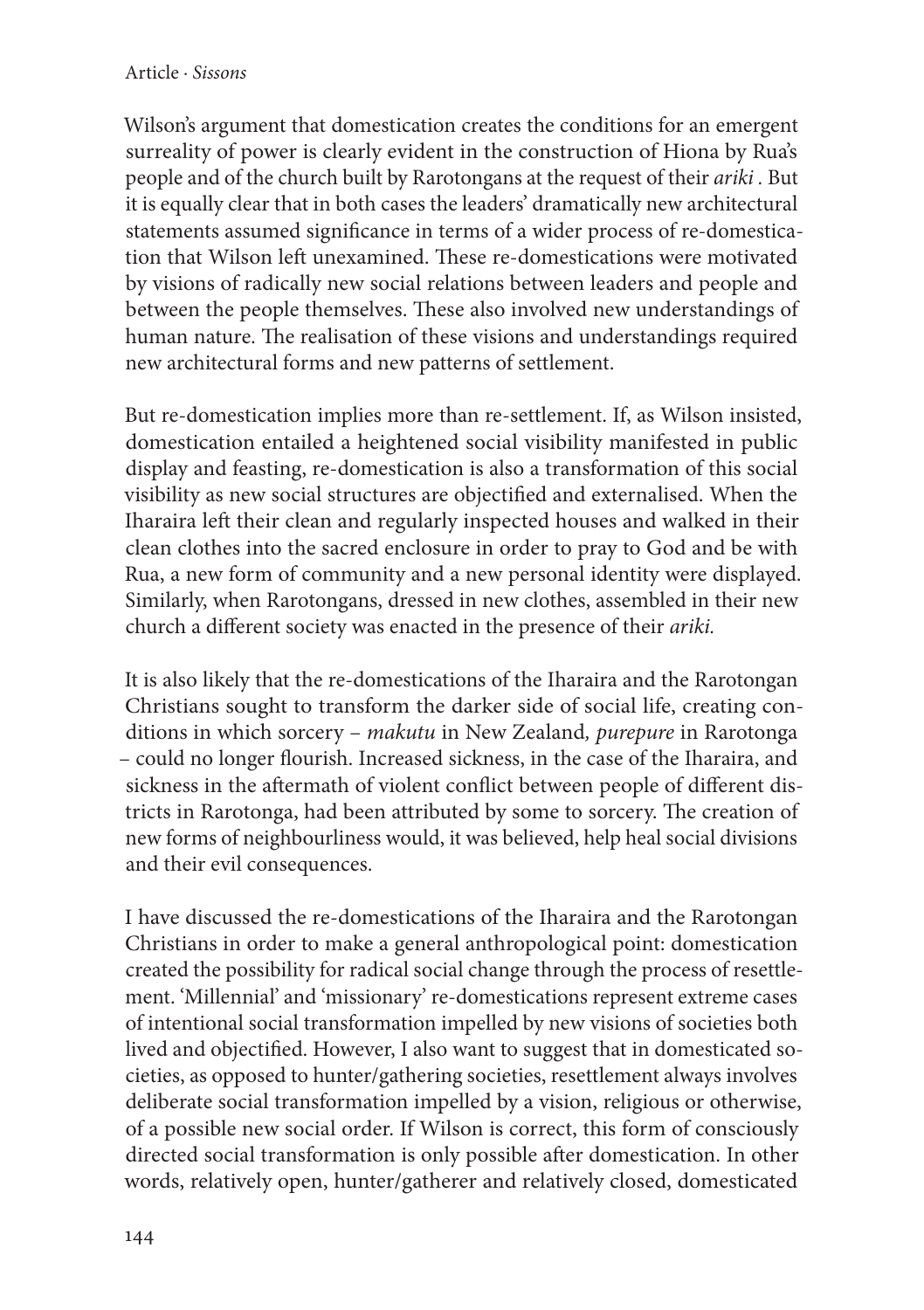societies have distinct historicities – they change in broadly different ways.

Differences in historicity arise from differences in the material constraints that act upon, and create possibilities for, social praxis – thought and action upon the social world in order to transform it. The ability of people in domesticated societies to literally and figuratively 'see' their society as structure, externalised and objectified, is a pre-condition for planned social transformation. And when material structures exert a profoundly conservative effect, constraining social life, the destruction of such structures becomes a precondition for new forms of society. Whether buildings and fences are made of wood, stone or concrete therefore becomes a matter of considerable historical importance.

In *Domestication*, Wilson attempted to view domesticated societies from a 'Palaeolithic perspective' – as a hunter/gatherer might see them. We can adopt the same approach in relation to the *historicity* of domesticated societies. Regarded from a Palaeolithic point of view, domesticated societies appear obsessed with boundaries, regularity and the surrealities of power. They appear animated by conflicts over space, conflicts that frequently entail invasions, conquests and the destruction of the very material forms that objectify the social order. History appears to correlate with periods of settlement followed by periods of disturbance or destruction, followed in turn by re-settlement.

This perspective can be reversed: Hunter/gatherer society can be viewed from the point of view of domesticated life. From this point of view hunter/gatherer history appears to consist almost entirely of continuous social reproduction. But it only appears this way because the material indexes of domesticated historical change – settlement pattern and architecture in particular – are largely absent. This is not, of course, how it looks from the inside. Lourandos (1988) has proposed, for example, that a distinctive historicity within Australian Aboriginal societies involved an expansion of alliance systems deliberately created through the use of surpluses for ritual and ceremonial purposes. These surpluses were not merely seasonal, but were also 'actively managed and manipulated' (1988:156). He further argues that these societies – and by implication other 'open' societies – are therefore characterised by a social dynamic and a distinct historicity that is independent of environmental and demographic factors. I am not suggesting that such ritualised and ceremonial expansion of alliance networks lies at the heart of all hunter/gatherer history – obviously, a great deal more evidence would need to be marshalled before such a claim could be made – but it is likely to be more widespread than Australia. And where such cases do occur they constitute, I suggest, a distinctive form of 'open' historicity embedded in a landscape which is thereby culturalised and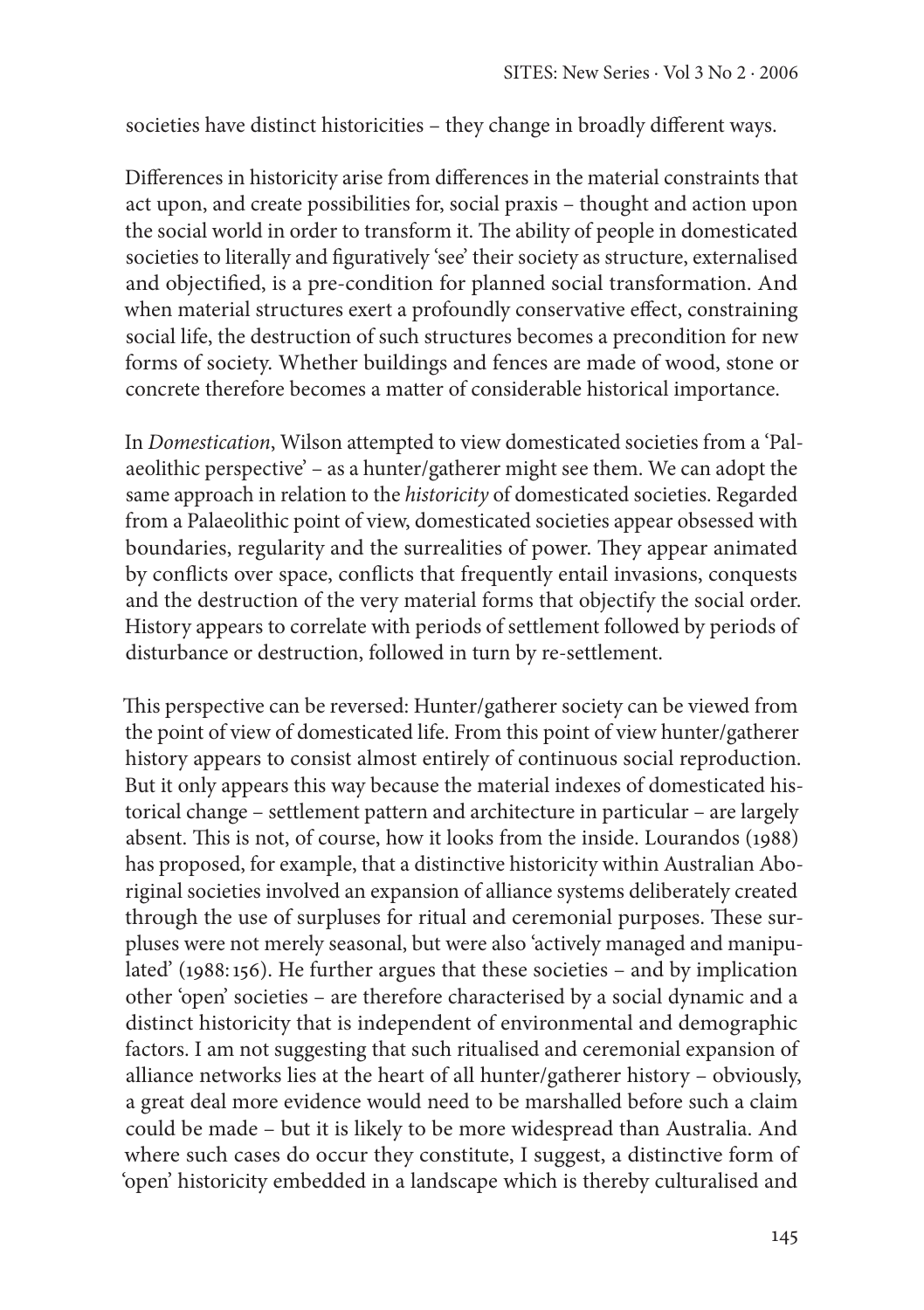historicised – it is a historicity of alliance represented through connections between sacred places of ceremonial, ritual and/or ancestral significance. In more closed, domesticated societies, social relations are rendered visible in settlement patterns and architecture; in more open, hunter/gatherer societies they are visible in the land and landscape. Domesticated space can be radically redefined as villages and houses are destroyed and rebuilt; the land and landscape cannot be so transformed but instead endure to take on new layers of meaning.

While Wilson builds his argument exclusively on such implicit and explicit contrasts between hunter/gatherer and domesticated societies, urban society is excluded from his analysis because it is assumed to be such a radically different order of settlement pattern to that of the village. However, I think there are serious difficulties with such a tripartite view of hunter/gatherer-village-city. How big does a 'village' have to be before it is no longer considered the setting for studies of domesticated society? Are small towns still domesticated settings? What about the development of suburbs in urban situations? The exclusion of larger, more complex, settlements from consideration would only be acceptable if Wilson was just making a case for the social and cultural transformations that accompanied the transition from pre-domesticated to domesticated society. But because Wilson also seeks to develop new generalisations about later transformations of domesticated societies – the developing 'surrealities' of power, for example – a distinction between domesticated and urban societies may be unwarranted. Certainly, in relation to historicity, village and urban societies may share more than Wilson assumed. In fact, processes of re-domestication in urban contexts have frequently followed the 'millennial' model, outlined above.

In a brilliant comparative study of the birth of suburbs in England, France and the United States, Robert Fishman (1987) shows that suburbs had their origins in efforts by the London bourgeoisie to differentiate themselves from the less Godly (and increasingly smelly) masses with whom they had previously shared their living space. Influenced by the late eighteenth century evangelical movement that extolled the virtues of clean air, female domesticity and religious piety, the bourgeoisie transformed their weekend villas on the outskirts of London into family homes. Later, in Manchester in 1844, an entire middleclass suburb was created, fenced and gated to keep out the poor. This was clearly an objectification of emerging class relationships in the industrial revolution through re-domestication. And it is probably no accident that Marx and Engels, the latter who owned a factory in Manchester, developed the modern idea of class around this time; they could literally see its emergence. But most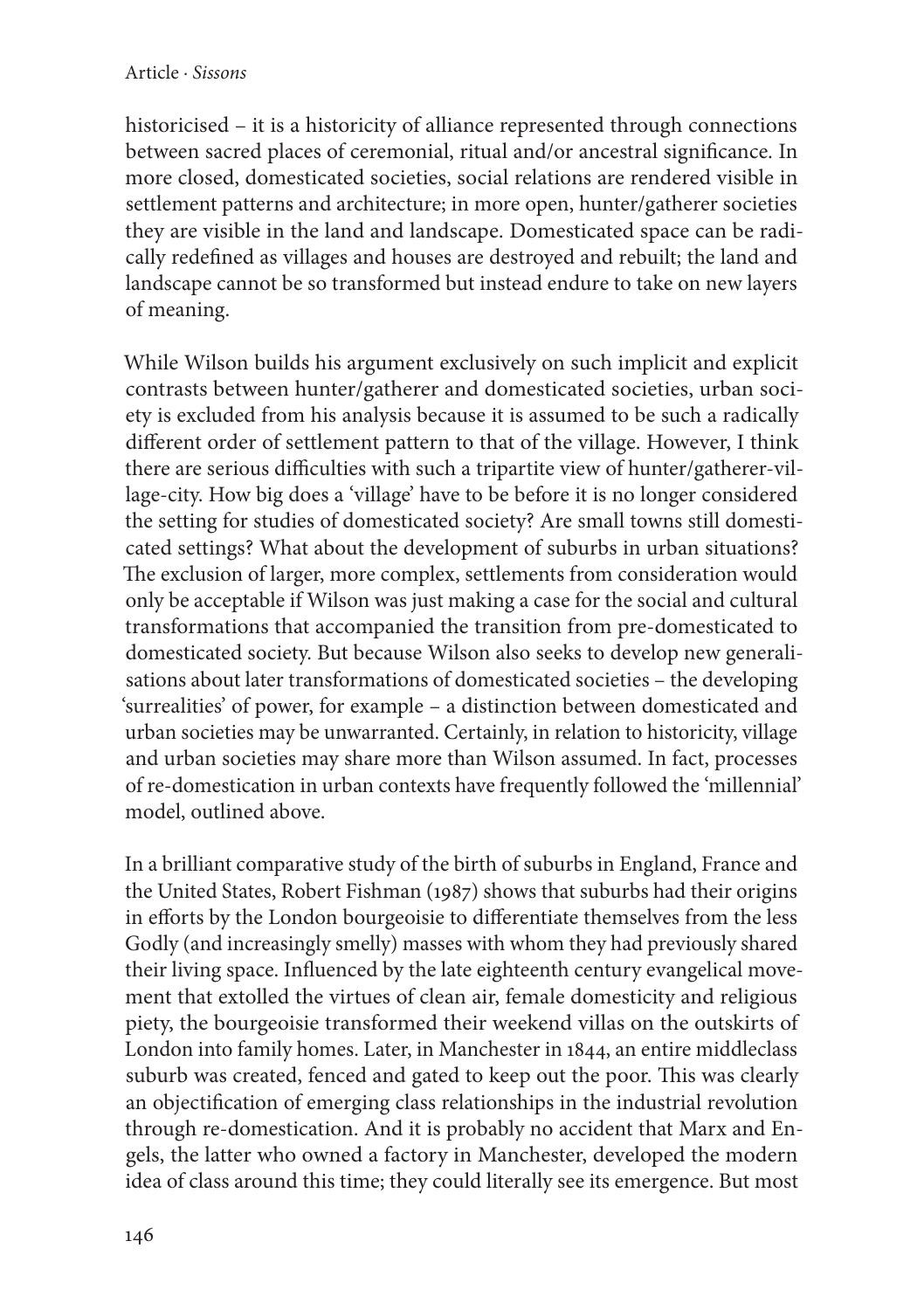importantly for my argument, these idealised bourgeois suburban settlements were partly millennial in their conception. Fishman stresses:

The city was not just crowded, dirty and unhealthy; it was immoral. Salvation itself depended on separating the women's sacred world of family and children from the profane metropolis. Yet this separation could not jeopardize a man's constant attendance at his business – for hard work and success were also Evangelical virtues … suburbia was to be the ultimate solution (Fishman, 1987: 38).

Dolores Hayden has recently pointed out that developers in Britain and the United States continued to extol the moral advantages of suburbia well into the Twentieth Century. In 1921, an editorial in the *National Real Estate Journal* argued that the first sub-division was the Garden of Eden, while in 1946 the cover of *The New Yorker* featured a new house floating on pink clouds above a couple and child holding their house plans, ascending into the heavens (cited by Hayden, 2003: 6).

In most Western cities there has since been a significant blurring of the boundaries between bourgeois and working class suburbs as proletarian areas have become gentrified and former family homes have become rental propositions. Unlike the pre-missionary Bororo, who could not have possibly denied the existence of their society's moiety structure so clearly visible in the plan of their villages, contemporary urban dwellers readily deny the existence of their society's class structure. However, countless 'urban development' schemes continue to promise social and moral renewal through the construction of new forms of settlement. It would seem that the 'millennial' historicity, born with domestication, is as alive in contemporary cities as it was in nineteenth century Rarotonga or early twentieth century Maungapohatu.

I am conscious that I am painting here with a very broad brush. But I have been emboldened to do so because this is the kind of anthropology Peter Wilson most relished. Not least for this reason, Peter's death in 2005 was a huge loss to anthropology in New Zealand and internationally. He brought to his teaching, writing and relationships with colleagues an engaging wit, a sparkling intelligence and a profound grasp of anthropology's deeper questions. Ours is a discipline that needs big thinkers who are able to direct our attention beyond this immediate world of too many managers and too few snooker tables towards those wider and wiser humanities in the making. Peter Wilson was one of these thinkers.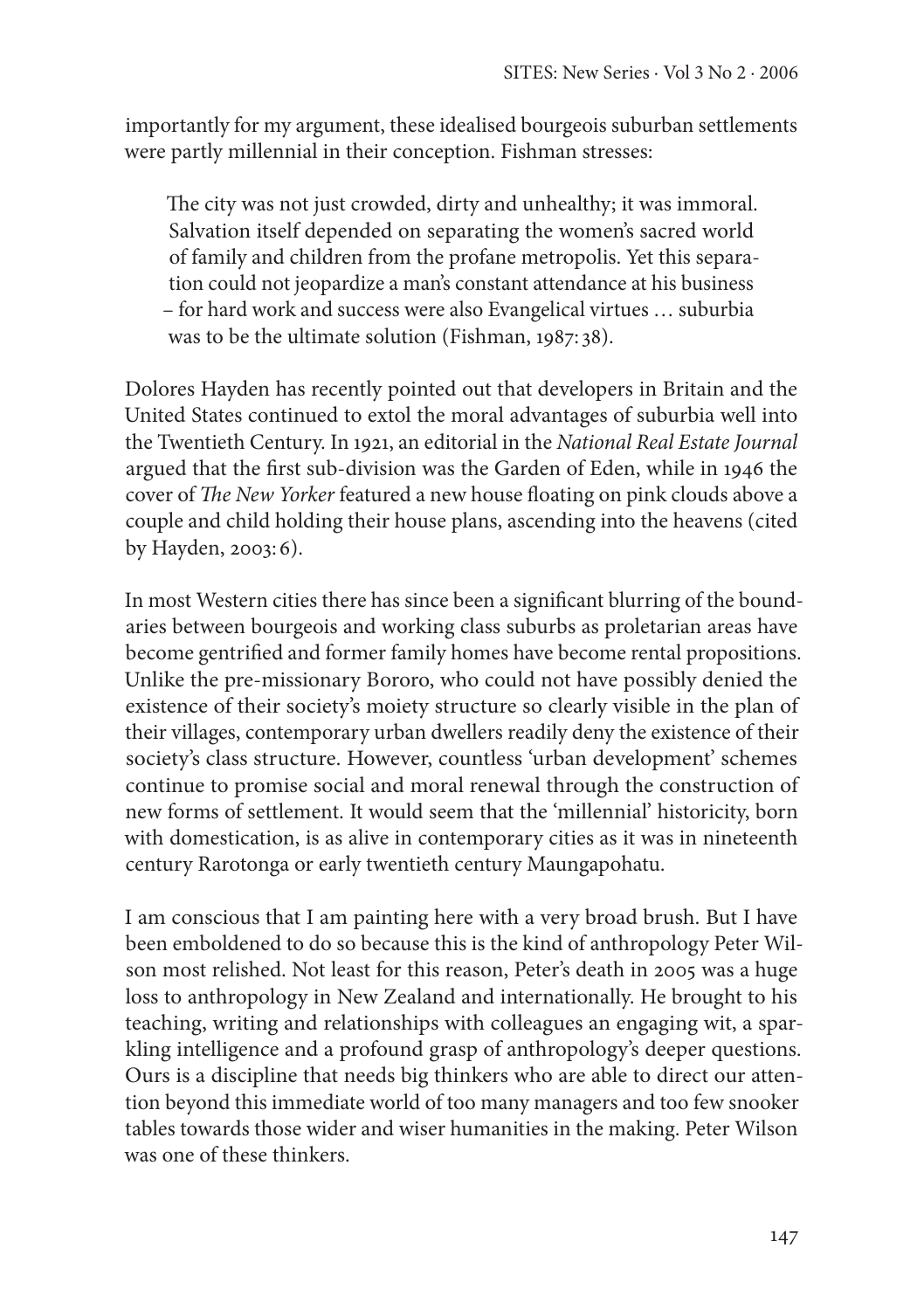### ACKNOWLEDGEMENTS

I am very grateful for detailed comments on an earlier draft of this article by Graeme MacRae and James Urry.

**REFERENCES** 

Bachelard, G. 1969. *The poetics of Space*. Boston: Beacon Press.

Binney, J., Chaplin, G. and Wallace, C. 1979. *Mihaia: The Prophet Rua and his Community at Maungapohatu*. Auckland: Oxford.

Bloch, M. 2005. *Essays on Cultural Transmission*. Oxford: Berg.

- Bourdieu, P. 1977. *Outline of a Theory of Practice*, Cambridge: Cambridge University Press.
- Cunningham, C. 1973. 'Order in the Atoni House', in Rodney Needham (ed.), *Right and Left: Essays on Dual Symbolic Classification*. Chicago and London: University of Chicago Press.
- Fishman, R. 1987. *Bourgeois Utopias: The Rise and Fall of Suburbia*. New York: Basic Books.
- Hayden, D. 2003. *Building Suburbia: Green Fields and Urban Growth, 1820–2000*, New York, Pantheon Books.
- Ingold, T. 2000. The Perception of the Environment: Essays on Livelihood, Dwelling and Skill. London and NY: Routledge.
- Levi-Strauss, C. 1963. *Structural Anthropology*. New York: Basic Books.

Levi-Strauss, C. 1973. *Triste Tropiques*: London, Jonathan Cape.

- Lourandos, H. 1988. 'Palaeopolitics: Resource Intensification in Aboriginal Australia and Papua New Guinea', in T. Ingold, D. Riches and J. Woodburn (eds), *Hunters and Gatherers: History, Evolution and Social Change*. Oxford: Berg.
- Sissons, J. 1991. *Te Waimana, The Spring of Mana: Tuhoe History and the Colonial Encounter*. Dunedin: University of Otago Press.